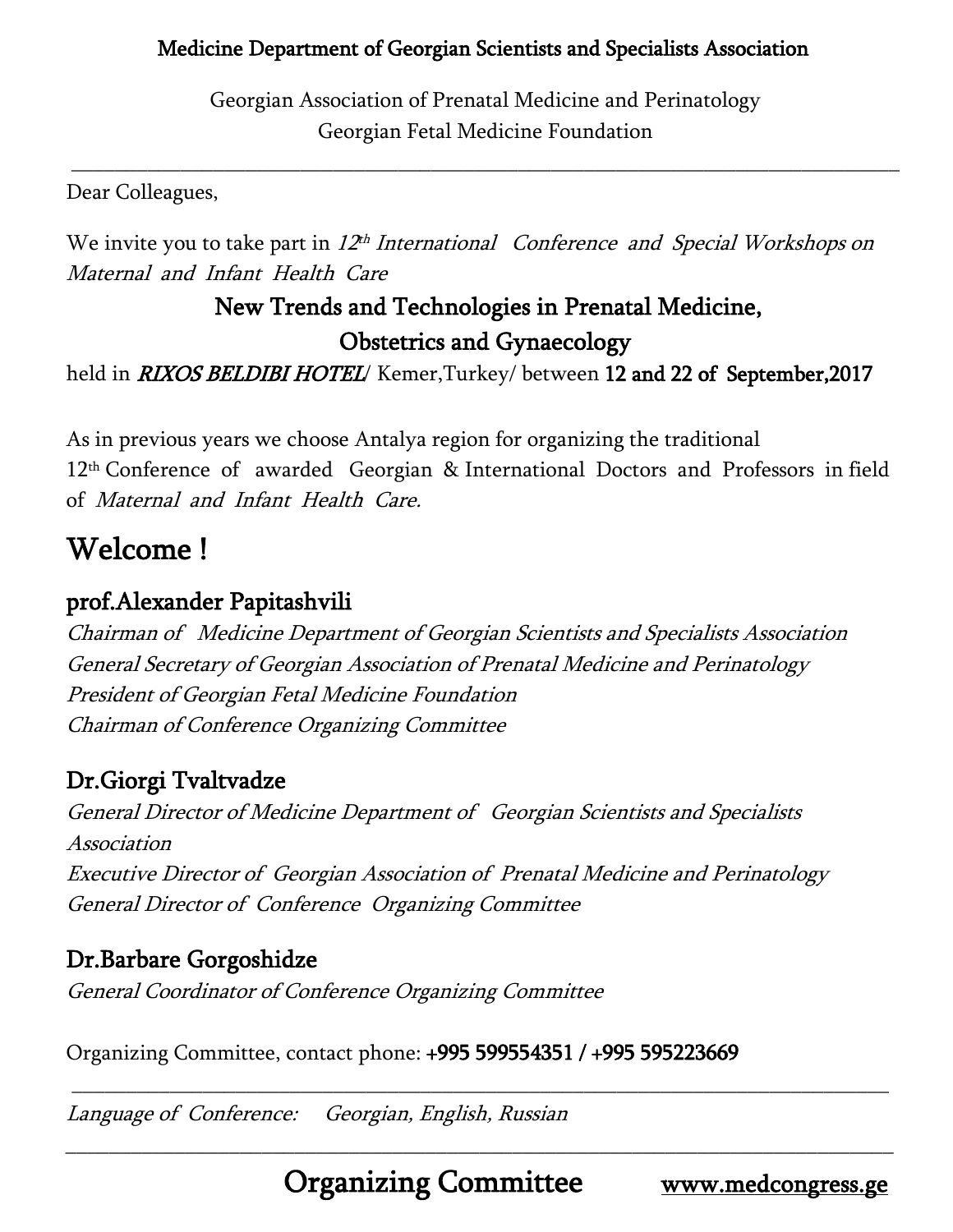# September 14 სექტემბერი

### 11.00 Opening Ceremony გახსნის ცერემონიალი

#### Welcome Message

 prof.Alexander Papitashvili, MD PhD; Georgian Scientists and Specialists Association, Chairman of Medicine Department; Chairman of Conference Organizing Committee

#### Hystory of Antalya Conferences

 Dr. Giorgi Tvaltvadze, MD PhD; Executive Director of Georgian Association of Prenatal Medicine and Perinatology; General Director of Conference Organizing Committee

 Current Conference and Georgian Scientists and Specialists Association Events in Past and Future Dr.Barbare Gorgoshidze, MD PhD; General Coordinator of Conference Organizing Committee

### Special Lections სპეციალური ლექციები

11.30 Prof. Alexander Papitashvili (Tbilisi Medical University GEOMEDI) Impact of Harmful Factors on Maternal and Fetal Health ა**ლექსანდრე პაპიტაშვილი,**მედიცინის მეცნიერებათა დოქტორი საქართველოს ნაყოფის მედიცინის ფონდის პრეზიდენტი, ,სამედიცინო უნივერსიტეტის გეომედის პროფესორი. მავნე ფაქტორების გავლენა დედასა და ნაყოფზე - 20 წთ

11.50 Dr. Barbare Gorgoshidze(Center for Reproductive Medicine UNIVERSI) Treatment of Female and Male Sterility different Version using Fertilogen Extract. ბარბარე გორგოშიძე, მედიცინის დოქტორი, ექიმი-რეპროდუქტოლოგი, ენდოკრინოლოგი, რეპროდუქციული მედიცინის ცენტრი "უნივერსი". ფერტილოგენის ექსტრაქტით ქალის და მამაკაცის უნაყოფობის სხვადასხვა ფორმების მკურნალობა- 20 წთ

12.10 Dr. Giorgi Tvaltvadze(Tbilisi Maternal Hospital HERA) Drugs for Treatment and Diseases Prevention in Pregnant. გიორგი თვალთვაძე, მედიცინის მეცნიერებათა დოქტორი, მეან-გინეკოლოგი,კლინიკა "ჰერა". სამკურნალო და პროფილაქტიკური პრეპარატების მოქმედება ორსულებზე - 20 წთ

12.30 Prof. Taisa Grdzelidze(Akaki Tsereteli Kutaisi University; LTD "Morphology", Director; Kutaisi) Increasing Incidence Rate of Thyroid Carcinoma - Aging Analysis. თაისა გრძელიძე, მედიცინის მეცნიერებათა დოქტორი, ქუთაისის აკაკი წერეთლის უნივერსიტეტის პროფესორი, შპს "მორფოლოგის" დირექტორი. ფარისებრი ჯირკვლის კარცინომის შემთხვევათა ზრდის ასაკობრივი ანალიზი - 20 წთ

12.50 Dr. Biol. Tsitsino Karseladze(Clinic BOMOND,Kutaisi) The Oncomarkers Importance in Gynaecology. ც**იცინო ქარსელაძე,** ბიოლოგიის მეცნიერებათა დოქტორი, კლინიკა,,ბომონდი". ონკომარკერების განსაზღვრის მნიშვნელობა გინეკოლოგიური პათოლოგიის დროს - 20 წთ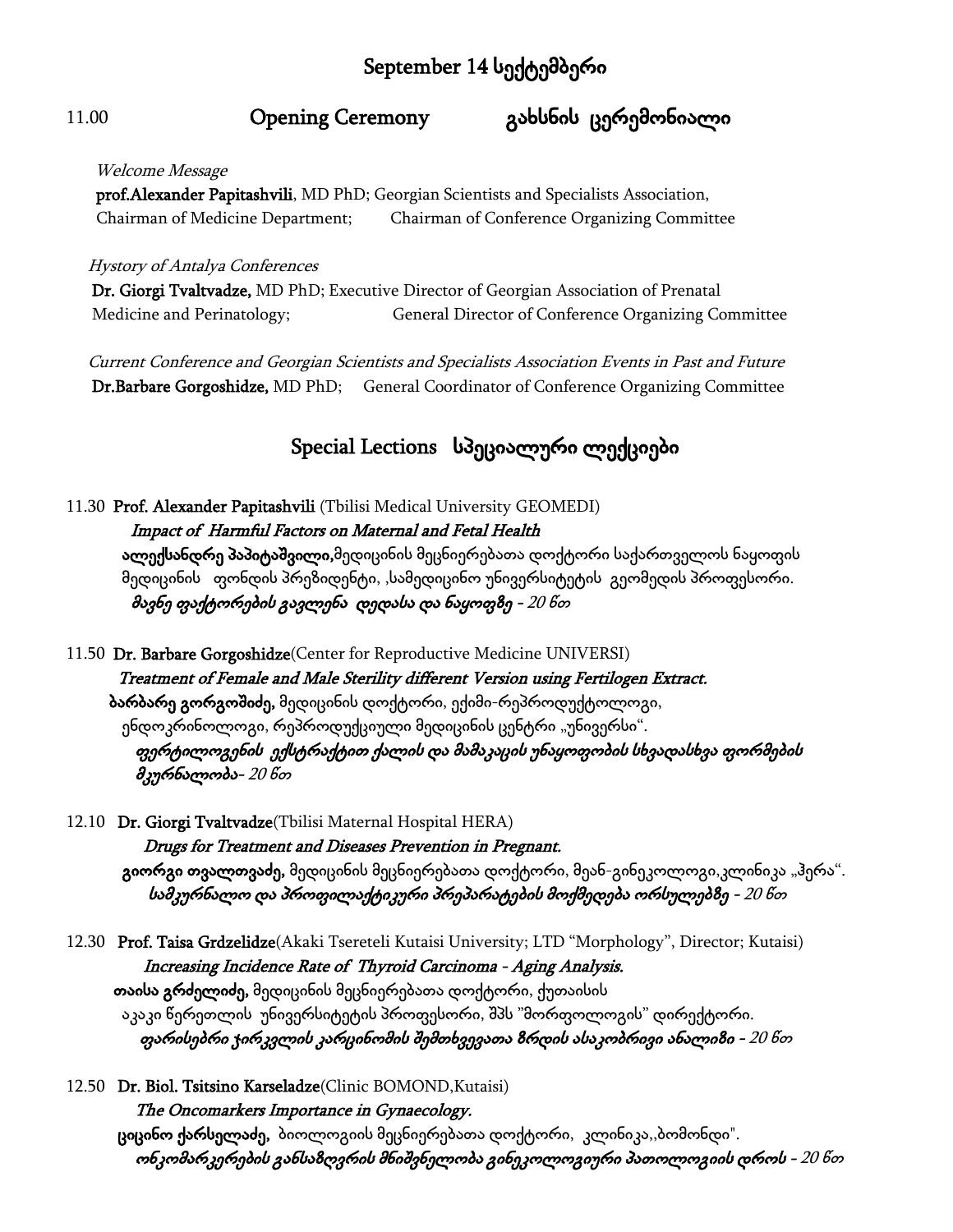13.10 Dr. Mariam Topuria (MD,Reproductologist)

 Colli uteri Papillomavirus in time Diagnosis for Prevention the Oncopathology. მარიამ თოფურია, მედიცინის დოქტორი, ექიმი-რეპროდუქტოლოგი. პაპილომა ვირუსის დროული დიაგნოსტიკის მნიშვნელობა საშვილოსნოს ყელის ონკოლოგიური დაავადების პრევენციაში - 20 წთ

13.30 Prof. Taisa Grdzelidze(Akaki Tsereteli Kutaisi University; LTD "Morfology", Director; Kutaisi) The Current Perspective of Clinical and Morphological Investigations თაისა გრძელიძე, მედიცინის მეცნიერებათა დოქტორი,ქუთაისის აკაკი წერეთლის უნივერსიტეტის პროფესორი, შპს "მორფოლოგის" დირექტორი. კლინიკო-მორფოლოგიური კვლევის თანამედროვე ასპექტები -  $20\,6$ თ

13.50 Dr. Barbare Gorgoshidze(Center for Reproductive Medicine UNIVERSI) Biologically Active Supplements for Treatment and Prevention of Diseases. <mark>ბარბარე გორგოშიძე</mark>, მედიცინის დოქტორი, ექიმი-რეპროდუქტოლოგი, ენდოკრინოლოგი, რეპროდუქციული მედიცინის ცენტრი "უნივერსი". ბიოლოგიურად აქტიური დანამატების ბიოლოგიური არსი და მათი როლი დაავადებების პროფილაქტიკასა და მკურნალობაში - 20 წთ

- 14.00 Lunch შესვენება
- 16.00 Discussion დისკუსია

### September 15 სექტემბერი Special Session სპეციალური სესია

- 11.00 Prof. Alexander Papitashvili (Tbilisi Medical University GEOMEDI) Iodine Impact on Pregnancy – the Newest Data. პროფ. ალექსანდრე პაპიტაშვილი (თბილისის სამედიცინო უნივერსიტეტი *გეომედი)* უახლესი მონაცემები ორსულობაზე იოდის გავლენის შესახებ - 20 წთ
- 11.20 Dr. Shota Nishnianidze ( Reproductologist,Andrologist,In-Vitro Clinic). Vitamin D as a Steroid Hormone and Impact on Male Reproductive Health.

შოთა ნიშნიანიძე, ექიმი-რეპროდუქტოლოგი, ანდროლოგი,"ინ ვიტრო" კლინიკა. <sup>D</sup>ვიტამინი, როგორც სტეროიდული ჰორმონი და მისი გავლენა მამაკაცის რეპროდუქციულ ჯანმრთელობაზე - 20 წთ

11.50 Dr. Lali Tskhovrebashvili (MD, Reproductologist, Endoscopy Surgeon; Gynecologist, Center for Reproductive Medicine UNIVERSI, Evex Clinic"Caraps Medline" )

### Surgery Treatment in Sterility

<mark>ლალი ცხოვრებაშვილი</mark>, მედიცინის დოქტორი, რეპროდუქტოლოგი, ქირურგი-ენდოსკოპისტი, მეანგინეკოლოგი, რეპროდუქციული მედიცინის ცენტრი"უნივერსი", ევექსის კლინიკა კარაპს მედლაინი.

ქირურგიული მკურნალობის მეთოდები უშვილობის მართვაში - 20 წთ

12.00 Dr. Irina Tihanenka(Dept.of Sonografy, Minsk Clinical Hospital #1,Belarusia) Contemporary Methods of Ultrasound Examination for Diagnosis of Endometrial Pathology. ირინა ტიხონენკო(სონოგრაფიის განყოფილბის გამგე მინსკის #1 ქალაკის საავადმყოფოში) ულტრაბგერითი დიაგნოსტიკის თანამედროვე მეთოდების გამოყენება ენდომეტრიუმის პათოლოგიის გამოვლენისათვის - 20 წთ